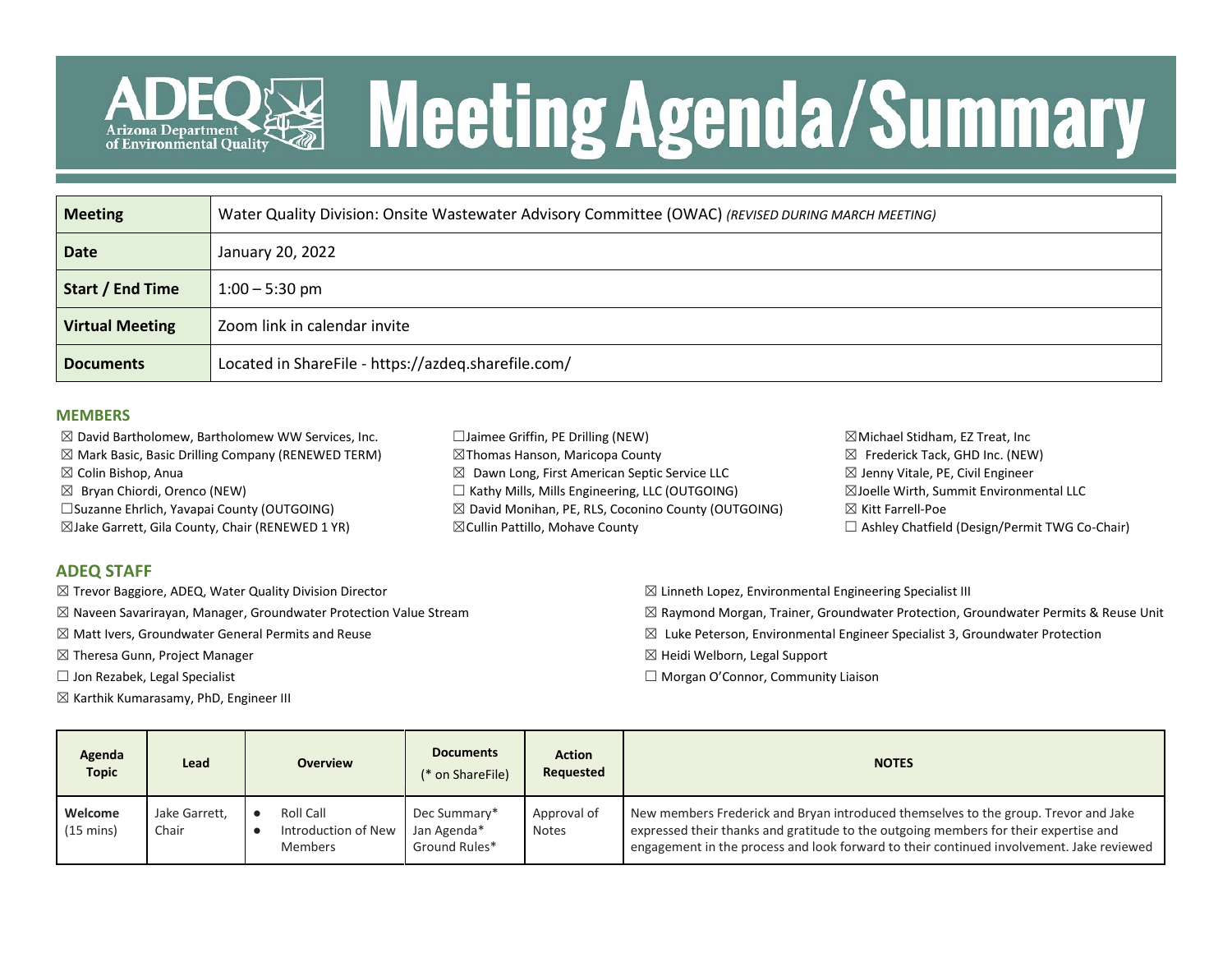

# ADEQ<sup>E</sup> Meeting Agenda/Summary

|                                                                      |                                                                           | Thank you to<br>$\bullet$<br>outgoing members<br><b>Meeting Notes</b><br>$\bullet$<br>Review Agenda<br>$\bullet$<br><b>Review Ground</b><br>$\bullet$<br>Rules | 2022 Roster* |                                | the OWAC ground rules.                                                                                                                                                                                                                                                                                                                                                                                                                                                                                                                                                                                                                                                                                                                                                                                                                                                                                                                                                                                                                                                                                                                                                                                                                                                         |  |  |  |  |
|----------------------------------------------------------------------|---------------------------------------------------------------------------|----------------------------------------------------------------------------------------------------------------------------------------------------------------|--------------|--------------------------------|--------------------------------------------------------------------------------------------------------------------------------------------------------------------------------------------------------------------------------------------------------------------------------------------------------------------------------------------------------------------------------------------------------------------------------------------------------------------------------------------------------------------------------------------------------------------------------------------------------------------------------------------------------------------------------------------------------------------------------------------------------------------------------------------------------------------------------------------------------------------------------------------------------------------------------------------------------------------------------------------------------------------------------------------------------------------------------------------------------------------------------------------------------------------------------------------------------------------------------------------------------------------------------|--|--|--|--|
| <b>ADEQ's PPL</b><br>Reset<br><b>Decision</b><br>$(20 \text{ mins})$ | Matt Ivers,<br>ADEQ,<br>Groundwater<br>General<br>Permits Unit<br>Manager | ADEQ received a<br>stakeholder request to<br>reset all PPL<br>certifications to numbers<br>in rule. Matt will<br>announce ADEQ's<br>decision.                  |              | For<br>Information             | Matt Ivers stated that ADEQ received a request to reset all PPL certifications to the numbers<br>in rule. ADEQ has discussed this request and reviewed the current certifications and believe<br>that a reset will create an unfair market advantage and would not be as protective of the<br>environment as assigning/allowing unique numbers. After discussion with legal counsel we<br>have made the decision not to do a reset and will continue the current practice of unique<br>numbers until we get recommendations on how to improve the program from the TWG.<br>ADEQ is also doing a robust sampling project to ensure the systems installed are meeting<br>the numbers as certified. Trevor stated if anyone has concerns on this decision can reach<br>out individually and ADEQ will discuss it with them.<br><b>OWAC Member Discussion:</b><br>Once the TWG comes forward with a recommendation, what is ADEQ's capability to<br>update or do new reviews? ADEQ has considered some options and are open to<br>suggestions.                                                                                                                                                                                                                                     |  |  |  |  |
| <b>Phase 1 Rule</b><br>Path<br>Forward<br>$(20 \text{ mins})$        | Trevor<br>Baggiore,<br>ADEQ Water<br>Division<br>Director                 | Trevor will discuss the<br>recent comments from<br>OWAC members about<br>phase 1 rule.                                                                         |              | For Discussion<br>and Feedback | Trevor stated ADEQ has received questions about what is the rush with the Phase 1<br>rulemaking. He stated the comment received during development of the 5-year plan was<br>that we needed to do a technical fix quickly. ADEQ agreed to this recommendation and have<br>moved forward to get the "band aid" fix completed as quickly as possible. Trevor reviewed<br>the timeline which shows that we have been working on the rule for a year and he is<br>pushing the staff to fulfill his promise to get the rulemaking finished in a timely manner. He<br>apologized for any missteps and understand there may be a burden from trying to get the<br>rule done quickly. He stated that he is ready to move forward but if OWAC members do not<br>feel this rulemaking adds value and is a distraction then he is willing to stop the process.<br><b>OWAC Member Discussion:</b><br>On the fence about moving the rules forward. Can go either way. Is it worth it when<br>$\bullet$<br>most will be changed in phase 2. Feel we should move phase 1 forward and then fix in<br>phase 2<br>Happy with the rule changes and there are 2-3 items in the draft which will benefit<br>Arizona residents and will help the regulators. Many of the changes are just clarifying |  |  |  |  |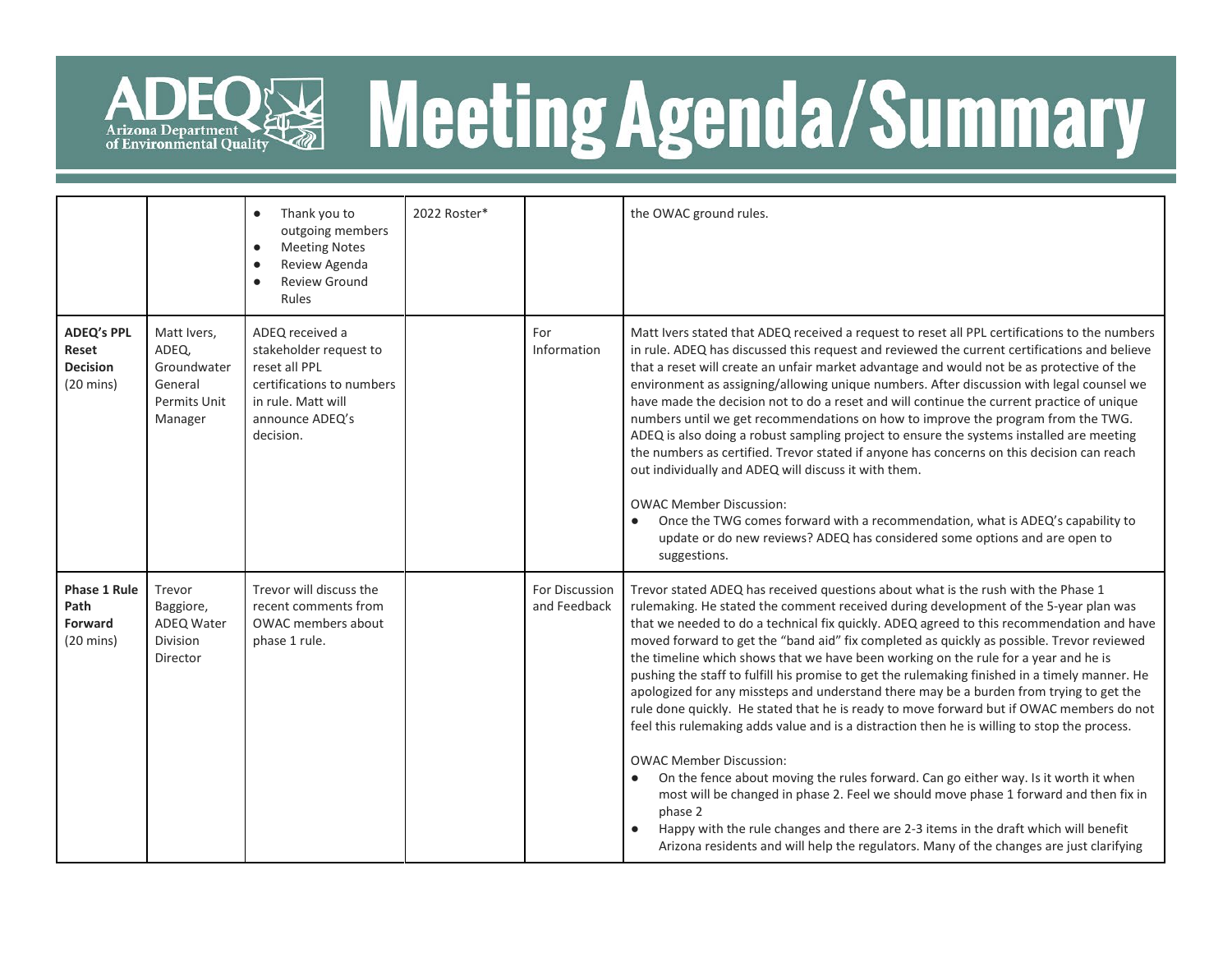

# **READERING Agenda/Summary**

|                                                                        |                        |                                                                                                             |                                | the language<br>In favor of reviewing a few sections today and then come to agreement on the<br>$\bullet$<br>language and whether we should agree to move forward<br>We as stakeholders have our integrity on the line. We said in the 5-year plan we<br>$\bullet$<br>wanted the phase 1 rule changes and we need to fulfill that goal<br>Concern that we are being watched closely to see if the industry and regulators can<br>$\bullet$<br>work together. Want to prove we can do that<br>Good effort has gone into the rule but I have 3-4 sections in phase 1 that are<br>problematic and could have significant impact. Need to have this discussion after we<br>discuss the rule today<br>Let's spend time reviewing it today. Start on page 1 and go change by change and then<br>come back to the sections which need the most discussion<br>Option is to deal with the key issues and then go back page by page<br>At the end of this meeting today, we need to have an agreement on whether or not we<br>are going to move forward with phase 1                                                                                                                                                                                                                                                                                                                                                                                                                                                                                                                                                 |
|------------------------------------------------------------------------|------------------------|-------------------------------------------------------------------------------------------------------------|--------------------------------|------------------------------------------------------------------------------------------------------------------------------------------------------------------------------------------------------------------------------------------------------------------------------------------------------------------------------------------------------------------------------------------------------------------------------------------------------------------------------------------------------------------------------------------------------------------------------------------------------------------------------------------------------------------------------------------------------------------------------------------------------------------------------------------------------------------------------------------------------------------------------------------------------------------------------------------------------------------------------------------------------------------------------------------------------------------------------------------------------------------------------------------------------------------------------------------------------------------------------------------------------------------------------------------------------------------------------------------------------------------------------------------------------------------------------------------------------------------------------------------------------------------------------------------------------------------------------------------------------------|
| Phase 1<br><b>Draft Rule</b><br>Language<br><b>Review</b><br>(3 hours) | Jake Garrett,<br>Chair | Based on the path<br>forward decision, the<br>group will review the<br>revised language in<br>Phase 1 rule. | For Discussion<br>and Feedback | OWAC members reviewed the proposed rule language. Changes were made in the rule draft<br>word file. Below is a summary of the agreed upon changes.<br>A309(A)(9) - Leave the first sentence and remove "functionally equivalent<br>components" sentence in (a) and leave the language in b, c, and d and in section bi<br>added language to clarify conversion of the system. Clarify (b)(i) "powered equipment"<br>to "mechanical device"<br>• Additional Comment: Remove the word current<br>A309(A) (11) - Add "Gray water, as defined in R18-9-101, may be utilized in accordance<br>with Article 7 of this Chapter." These are existing requirements that have been put into<br>one location. (Gray water references throughout rule were reviewed)<br>A309(C)(1)(b) - remove "regulatory representative" sentence, superfluous here<br>A309(C)(2)(f) - replaced applicant or applicant's agent etc. and replace with current<br>engineer or designer of record; and add language about preventing backfill before<br>verification<br>Additional Comment: Backfilling language agreed upon was hard fought and more<br>along the lines of "delegated inspector shall not authorize backfilling of system<br>components prior to installation verification by engineer or designer of record"in<br>other words they may not put "ok to backfill" on the white tag or red tag.<br>Permission to backfill would be an e-mail to both the party requesting the<br>inspection and the engineer or designer of record AFTER the delegated authority<br>has the COC from the engineer or designer of record. |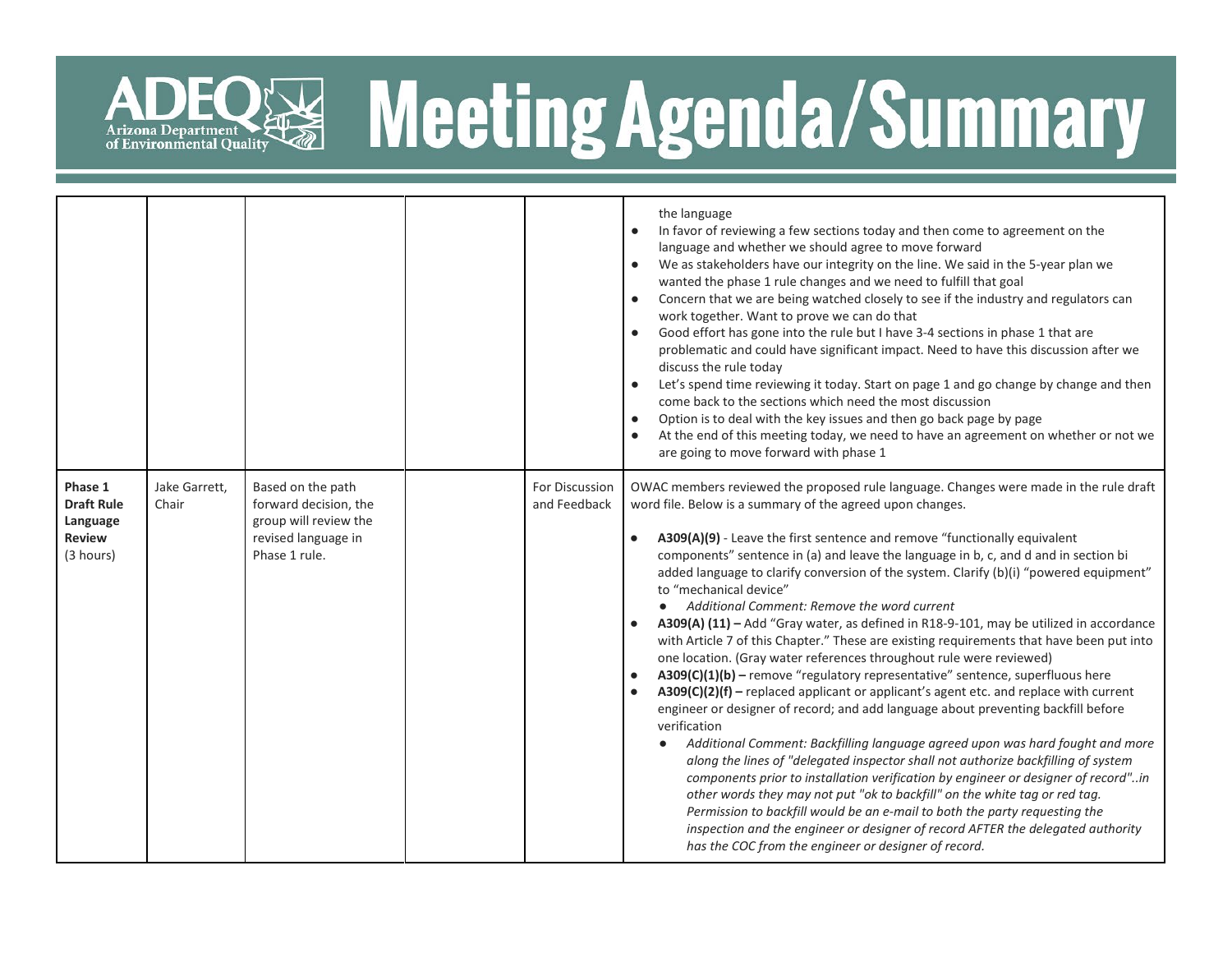

### R& Meeting Agenda/Summary

|  |  | E323 - 3b change to ultraviolet radiation disinfection - also modify E320 to add<br>"ultraviolet" to "radiation"<br>New language regarding certification of completion<br>Issues raised that should be discussed as part of phase 2:<br>Hydraulic analysis<br>A309 - always use sewer if available<br>A309 - graywater use and aligning with recycled<br>Items included in chat which were not discussed during the meeting:<br>\$12,500<br>$\bullet$<br>Table #1/ Fixture/Flows<br>Tanks<br>$\bullet$<br>Under SAR table (pg. 29 of 55) it states "use the higher of the perc rate" it should say<br>use the "slower" perc rateif it falls between two values [ADEQ staff disagrees]<br>Definition of cesspool should state "raw sewage"<br>351(B)(B)(1) should state "animal" and human excreta to cover shelters and kennels<br>Under design flow for hotels - take out "assumes outsourced linen laundry" because<br>small rural hotels DO NOT outsource laundry<br>Under design flows - "kitchen Waste - disposal services" what is this and how is it<br>different than a garbage disposal?<br>pg. 29 of 55 - "high perc rate" although ADEQ disagrees, that's too badADEQ needs<br>to get on board with industry jargonwe say fast or slow perc rateif someone tells me<br>they have a high perc rate then I think the site percs too fastnot they have a high<br>number not sure why ADEQ inserted this change, but it makes the rule more<br>confusing |
|--|--|-----------------------------------------------------------------------------------------------------------------------------------------------------------------------------------------------------------------------------------------------------------------------------------------------------------------------------------------------------------------------------------------------------------------------------------------------------------------------------------------------------------------------------------------------------------------------------------------------------------------------------------------------------------------------------------------------------------------------------------------------------------------------------------------------------------------------------------------------------------------------------------------------------------------------------------------------------------------------------------------------------------------------------------------------------------------------------------------------------------------------------------------------------------------------------------------------------------------------------------------------------------------------------------------------------------------------------------------------------------------------------------------------------------------------------------------------------------------|
|  |  |                                                                                                                                                                                                                                                                                                                                                                                                                                                                                                                                                                                                                                                                                                                                                                                                                                                                                                                                                                                                                                                                                                                                                                                                                                                                                                                                                                                                                                                                 |
|  |  |                                                                                                                                                                                                                                                                                                                                                                                                                                                                                                                                                                                                                                                                                                                                                                                                                                                                                                                                                                                                                                                                                                                                                                                                                                                                                                                                                                                                                                                                 |
|  |  |                                                                                                                                                                                                                                                                                                                                                                                                                                                                                                                                                                                                                                                                                                                                                                                                                                                                                                                                                                                                                                                                                                                                                                                                                                                                                                                                                                                                                                                                 |
|  |  | Due to time constraints ADEQ agreed to review and include language from suggestions on<br>the table before the vote. These items included one from Jake on altering language in E322<br>to open the drip tubing market to both tubing manufacturers now marketing in AZ. Please<br>add notes as to what was left on the table and its disposition.                                                                                                                                                                                                                                                                                                                                                                                                                                                                                                                                                                                                                                                                                                                                                                                                                                                                                                                                                                                                                                                                                                              |
|  |  | Jake made a motion that OWAC agrees to move forward with phase 1 rulemaking and<br>forward the language as existed at the time of the vote and including any additions that<br>ADEQ would make from suggestions on the table at the time of the vote. Motion passed<br>unanimously.                                                                                                                                                                                                                                                                                                                                                                                                                                                                                                                                                                                                                                                                                                                                                                                                                                                                                                                                                                                                                                                                                                                                                                             |